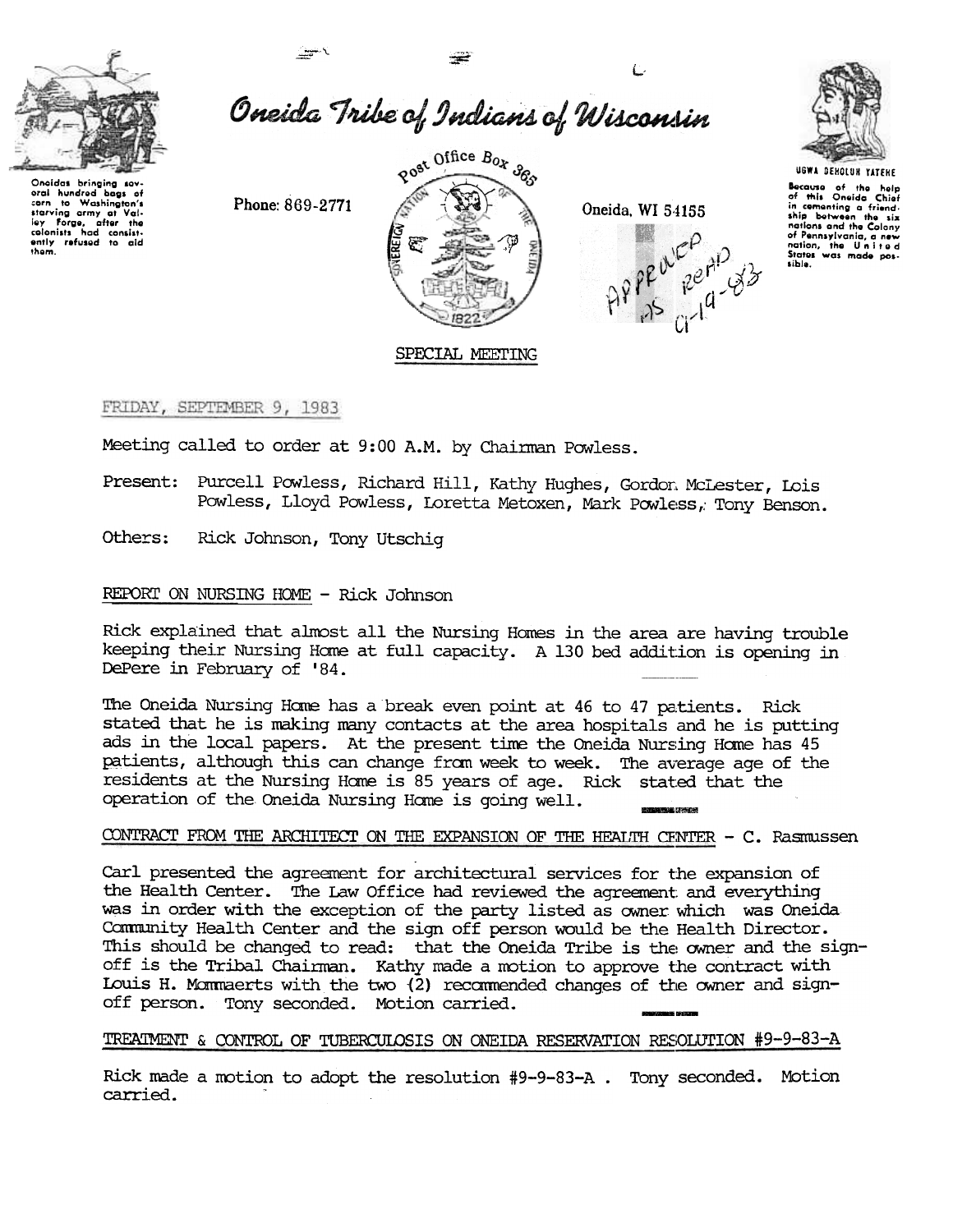Oneida Tribe of Indians of Wisconsin Special Meeting - September 9, 1983 Page 2

## JTPA NOTICE OF INTENT TO APPLY FOR STATE FUNDING

Harriet Reiter received information in her office on JTPA demonstration funds available to counties and other governmental agencies. The program would become effective January 1, 1984. Participant categories are: General Relief, Handicapped, Youth, Refugees, and those recently released from penal institutions. To apply, the Oneida tribe must send a letter of intent immediately.

Loretta made a motion to send a letter of intent for JTPA demonstration funds and that general relief and youth be use first two choices, but not to exclude the other categories. Lloyd seconded. Mark abstained. Motion carried.

# REPORT FROM IHS COVERNING THE REIVEW OF THE SOCIAL SERVICES PROGRAM - T. Benson

The report covers the review done by IHS during the month of August, 1983. IHS focused on three (3) areas; administrative structure, Program Service structure, and service delivery. The following ten (10) recommendations were made by IHS:

- 1. Administrative attention is needed at both the Clinic Director level and within the Family Service Department. Many of the areas of concern noted appear to fall into issues of lack of policies/procedures or lack of consistent attention to existing policies and procedures.
- 2. The Clinic Director as 1st level supervisor of the department needs to establish a routine system for monitoring department workload activity, setting workload expectations, addressing inter-departmental communication and coordination. The Clinic Director also needs to define client file protections and process/policies on the handling and dissemination of client information. In addition, while the position description for the Department Director is well written and comprehensive, the expectations and responsibilities so delineated, need to be monitored to ensure compliance. Development of position standards might be helpful in this area.
- 3. Data reporting needs to be reviewed as records, to cate, show a low reporting rate.
- 4. Chart/case management needs attention.
- 5. Policy & Procedure Manual needs to be expanded to meet minimum coverage requirements.
- 6. Employee assistance program needs to be developed/defined.
- $\overline{7}$ Space allocation for the program needs attention as present space is inadequate to provide private counseling for clients.